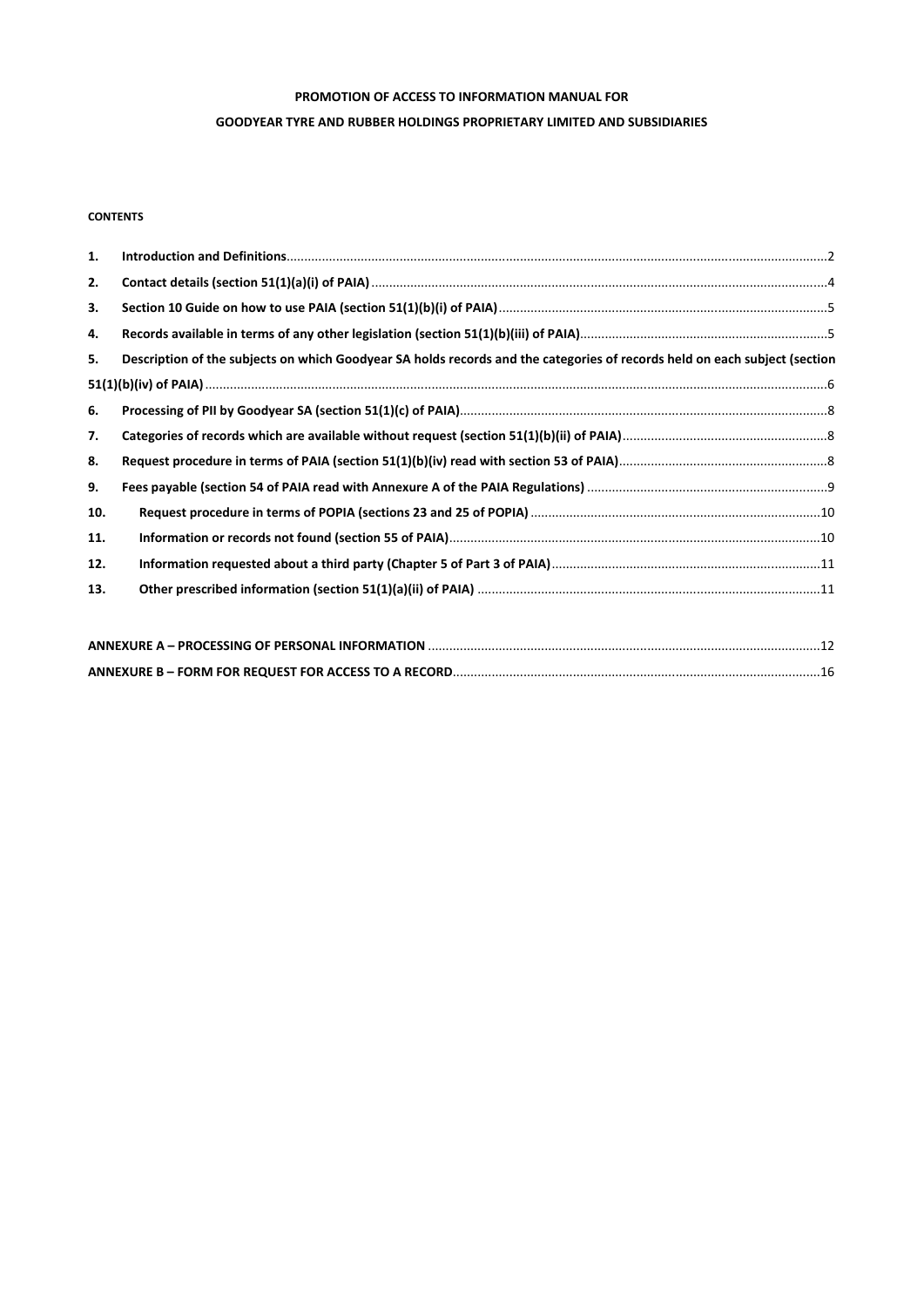### **1. Introduction and Definitions**

Goodyear Tyre and Rubber Holdings Proprietary Limited its affiliates and Goodyear South Africa (Pty) Ltd (**GYSA**), Hi‐Q Automotive (Pty) Ltd (**Hi‐Q**) and Trentyre Holdings (Pty) Ltd (**Trentyre**), all of which are included in this manual (**Goodyear SA**). Any reference to Goodyear SA in this manual should be interpreted as a reference to Goodyear SA's subsidiaries as well.

This information manual has been compiled in accordance with the requirements of the Promotion of Access to Information Act 2 of 2000 (**PAIA**) and the Protection of Personal Information Act 4 of 2013 (**POPIA**).

Goodyear SA is a private body as defined in section 1 of PAIA, and this manual contains the information specified in section 51 of PAIA, which is applicable to such a private body. This information is as follows:

- the contact details of the head of Goodyear SA (section 51(1)(a)(i) of PAIA);
- a description of the guide referred to in section 10 of PAIA (section 51(1)(b)(i) of PAIA);
- a description of the records of Goodyear SA which are available without a requester having to request access in terms of PAIA (section 51(1)(b)(ii));
- a description of the records of Goodyear SA which are available in terms of any legislation other than PAIA (section 51(1)(b)(iii) of PAIA); and
- a description of the subjects on which Goodyear SA holds records and the categories of records held on each subject in sufficient detail to facilitate a request for access to a record (section 51(1)(b)(iv) of PAIA).

Goodyear SA is a responsible party as defined in section 1 of POPIA and this manual contains the information stipulated in section 51(1)(c) of PAIA. This information is as follows:

- $\bullet$  the purpose of the Processing (section 51(1)(c)(i) of PAIA);
- a description of the categories of Data Subjects and PII Processed by Goodyear SA in relation to these Data Subjects (section 51(1)(c)(ii) of PAIA);
- a description of the categories of recipients to whom that PII is provided (section 51(1)(c)(iii) of PAIA);
- actual and/or planned instances when PII held by Goodyear SA may be transferred outside of South Africa (section 51(1)(c)(iv) of PAIA); and
- a description of the information security measures implemented by Goodyear SA to ensure the confidentiality, integrity and availability of the PII which is to be or is being Processed (section 51(1)(c)(iv) of PAIA).

The manual will be updated at such intervals as may be necessary in accordance with the requirements of section 51(2) of PAIA.

The manual facilitates requests for access to records of Goodyear SA as provided for in sections 53 and 54 of PAIA and sets out how to access PII held by Goodyear SA in terms of sections 23 and 25 of POPIA.

In this manual, the following words bear the meaning set out below: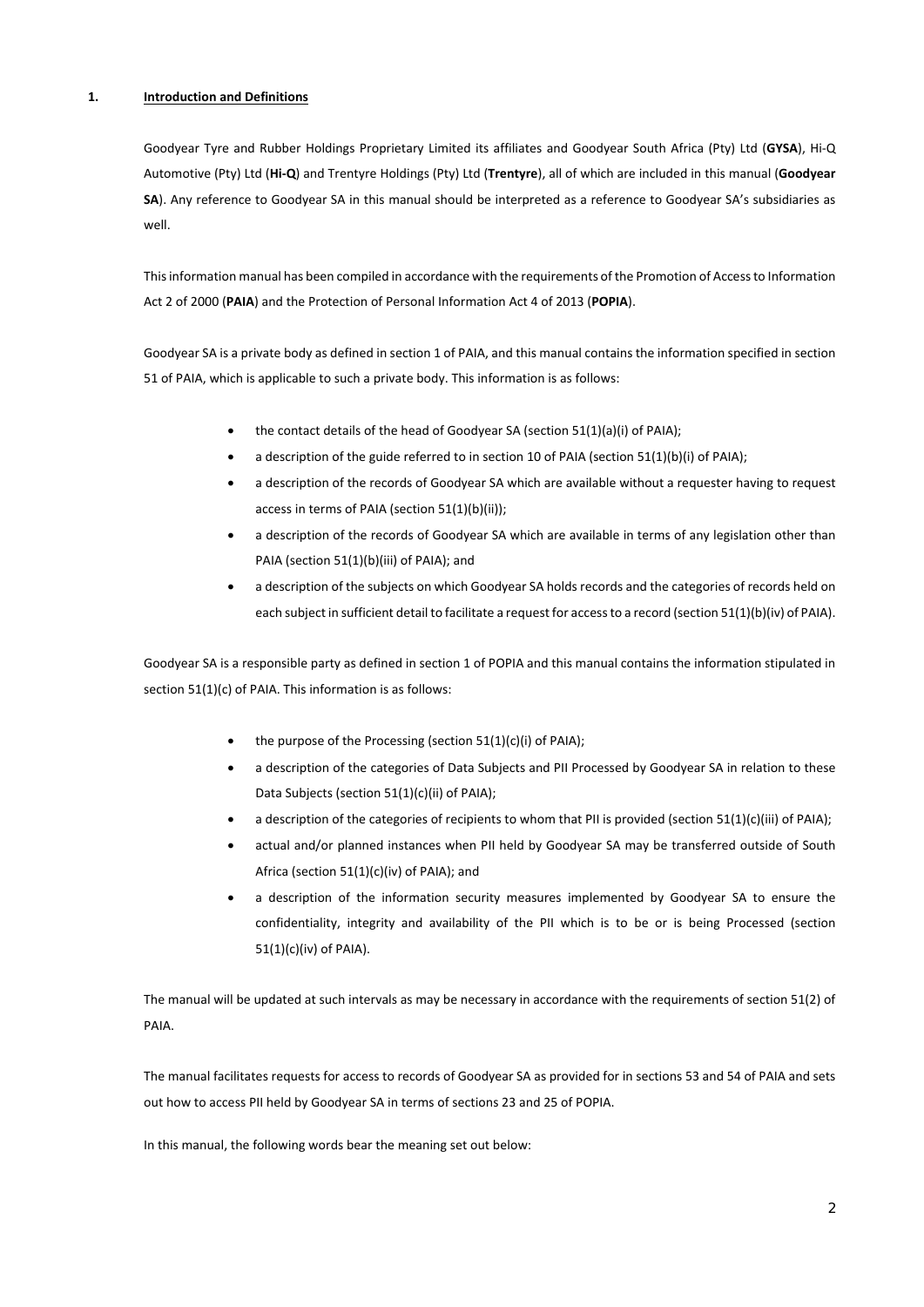| "Data Subject"               | means the persons to whom PII applies in terms of section 1 of POPIA.<br>In reference to Goodyear SA, this primarily but without limitation<br>means clients and/or customers, employees and Operators and/or<br>suppliers, other persons and third parties;                                                                                                                                                                                                                                                                                                                                                                                                                                                                                                                                                                                                                                                                                                                                                                                                                                                                                                                                                     |  |  |
|------------------------------|------------------------------------------------------------------------------------------------------------------------------------------------------------------------------------------------------------------------------------------------------------------------------------------------------------------------------------------------------------------------------------------------------------------------------------------------------------------------------------------------------------------------------------------------------------------------------------------------------------------------------------------------------------------------------------------------------------------------------------------------------------------------------------------------------------------------------------------------------------------------------------------------------------------------------------------------------------------------------------------------------------------------------------------------------------------------------------------------------------------------------------------------------------------------------------------------------------------|--|--|
| "Deputy Information Officer" | means any person designated by the head of Goodyear SA in terms<br>of section 56 of POPIA and as registered with the Information<br>Regulator;                                                                                                                                                                                                                                                                                                                                                                                                                                                                                                                                                                                                                                                                                                                                                                                                                                                                                                                                                                                                                                                                   |  |  |
| "employee"                   | means any person who works for or provides services to or on behalf<br>of Goodyear SA, and receives or is entitled to receive remuneration;                                                                                                                                                                                                                                                                                                                                                                                                                                                                                                                                                                                                                                                                                                                                                                                                                                                                                                                                                                                                                                                                      |  |  |
| "Guide"                      | means the guide published by the SAHRC, and updated and made<br>available by the Information Regulator in terms of section 10 of PAIA;                                                                                                                                                                                                                                                                                                                                                                                                                                                                                                                                                                                                                                                                                                                                                                                                                                                                                                                                                                                                                                                                           |  |  |
| "Information Officer"        | means the head of Goodyear SA, registered with the Information<br>Regulator in terms of section 55(2) of POPIA;                                                                                                                                                                                                                                                                                                                                                                                                                                                                                                                                                                                                                                                                                                                                                                                                                                                                                                                                                                                                                                                                                                  |  |  |
| "Information Regulator"      | means the regulatory body established in terms of section 39 of<br>POPIA;                                                                                                                                                                                                                                                                                                                                                                                                                                                                                                                                                                                                                                                                                                                                                                                                                                                                                                                                                                                                                                                                                                                                        |  |  |
| "Operator"                   | means a person who processes PII for Goodyear SA in terms of a<br>contract or mandate, without coming under the direct authority of<br>Goodyear SA, as provided for in section 1 of POPIA, and Operators<br>has a corresponding meaning;                                                                                                                                                                                                                                                                                                                                                                                                                                                                                                                                                                                                                                                                                                                                                                                                                                                                                                                                                                         |  |  |
| "PII"                        | means the meaning of "personal information" ascribe to it in section<br>1 of POPIA which is personal information relating to an identifiable,<br>living, natural person, and where it is applicable, an identifiable,<br>existing juristic persons, including, but not limited to:                                                                                                                                                                                                                                                                                                                                                                                                                                                                                                                                                                                                                                                                                                                                                                                                                                                                                                                               |  |  |
|                              | (a) information relating to the race, gender, sex, pregnancy,<br>marital status, national, ethnic or social origin, colour,<br>sexual orientation, age, physical or mental health, well-<br>being, disability, religion, conscience, belief, culture,<br>language and birth of the persons;<br>(b) information relating to the education or the medical,<br>financial, criminal or employment history of the person;<br>(c) any identifying number, symbol, email address, physical<br>address, telephone number, location information, online<br>identifier or other particular assignment to the person;<br>(d) biometric information of the person;<br>(e) personal opinions, views or preferences of the person;<br>correspondence sent by the person that is implicitly or<br>(f)<br>explicitly of a private or confidential nature or further<br>correspondence that would reveal the contents of the<br>original correspondence;<br>(g) views or opinions of another individual about the persons;<br>and<br>the name of the person if it appears with other Personal<br>(h)<br>Information relating to the person, or if the disclosure of<br>the name itself would reveal information about the person; |  |  |
| "Processing"                 | means the meaning ascribed to it in section 1 of POPIA and includes<br>any operation or activity or any set of operations, whether or not by<br>automatic mean, concerning personal information, including -                                                                                                                                                                                                                                                                                                                                                                                                                                                                                                                                                                                                                                                                                                                                                                                                                                                                                                                                                                                                     |  |  |
|                              | the collection, receipt, recording, organisation, collation,<br>a)<br>storage, updating or modification, retrieval, alteration,<br>consultation or use;                                                                                                                                                                                                                                                                                                                                                                                                                                                                                                                                                                                                                                                                                                                                                                                                                                                                                                                                                                                                                                                          |  |  |

3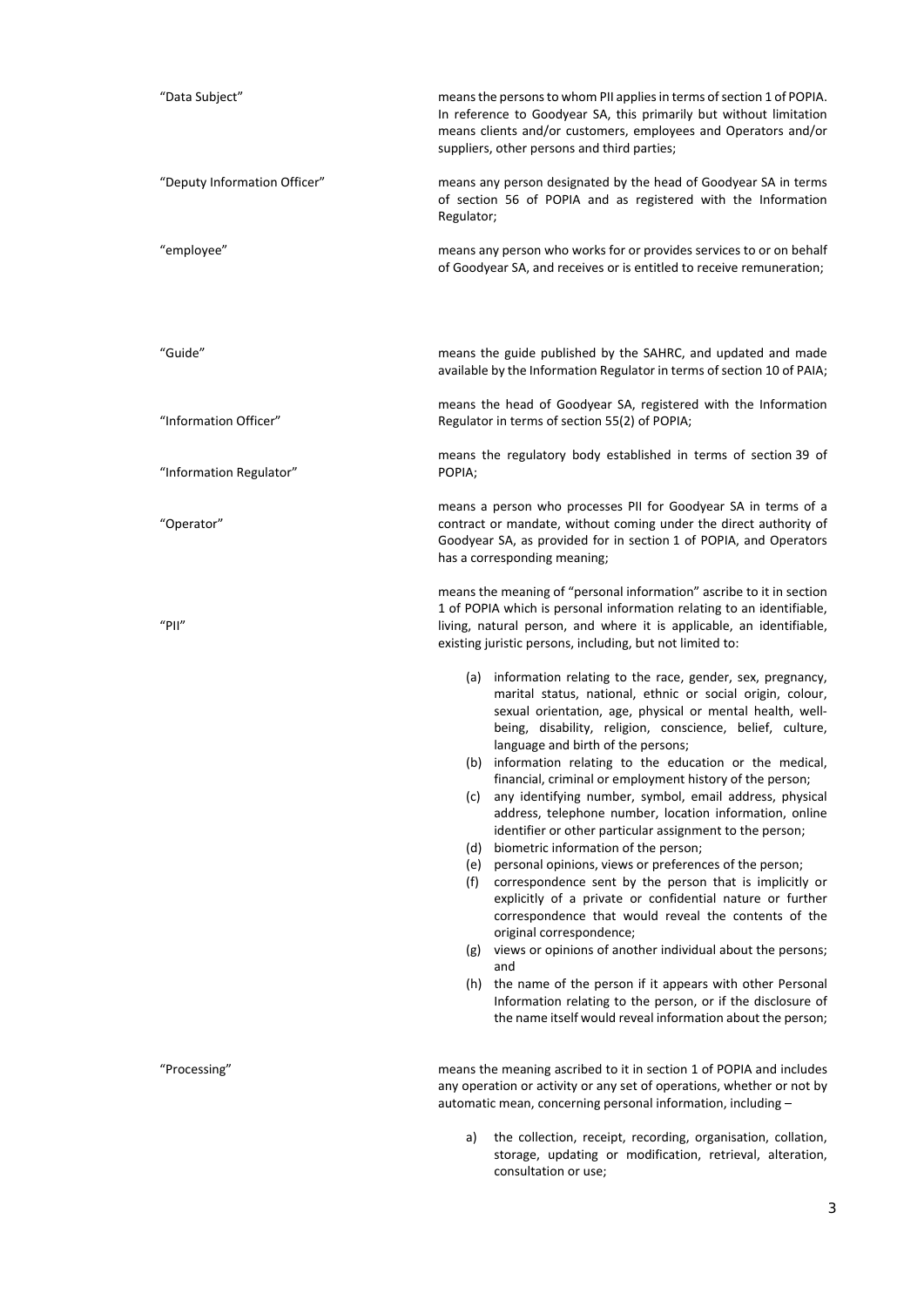|                           | dissemination by means of transmission, distribution or<br>b)<br>making available in any other form; or<br>merging, linking, as well as restriction, degradation, erasure<br>c)<br>or destruction of information;                                                                                                                                                                                                                                                                                       |  |  |
|---------------------------|---------------------------------------------------------------------------------------------------------------------------------------------------------------------------------------------------------------------------------------------------------------------------------------------------------------------------------------------------------------------------------------------------------------------------------------------------------------------------------------------------------|--|--|
|                           | and "Process" and "Processed" have corresponding meanings;                                                                                                                                                                                                                                                                                                                                                                                                                                              |  |  |
| "requester"               | means any person or entity requesting access to a record that is<br>under the control of Goodyear SA in terms of PAIA or any Data<br>Subject requesting details of any PII relating to that Data Subject or a<br>copy of the PII in terms of POPIA;                                                                                                                                                                                                                                                     |  |  |
| "SAHRC"                   | means the South African Human Rights Commission;                                                                                                                                                                                                                                                                                                                                                                                                                                                        |  |  |
| "Special PII"             | means the meaning ascribed to "special personal information" in<br>section 1 of POPIA and includes any PII of a Data Subject, concerning                                                                                                                                                                                                                                                                                                                                                                |  |  |
|                           | (a) the religious or philosophical beliefs, race or ethnic origin,<br>trade union membership, political persuasion, health or sex<br>life or biometric information of a Data Subject; or<br>(b) the criminal behaviour of a Data Subject to the extent that<br>such information relates to -<br>the allege commission by a Data Subject of any<br>i.<br>offence; or<br>ii.<br>any proceedings in respect of any offence allegedly<br>committed by a Data Subject or the disposal of such<br>proceedings |  |  |
| "the head of Goodyear SA" | means the Chief Executive Officer of Goodyear SA, or Managing<br>Director of Goodyear SA, or any person duly authorised by him or her<br>to carry out the duties ascribed to the "head" of a private body by<br>PAIA;                                                                                                                                                                                                                                                                                   |  |  |
| "the manual"              | means this manual which is published in accordance with section 51<br>of PAIA and "this manual" shall have the same meaning;                                                                                                                                                                                                                                                                                                                                                                            |  |  |
| "the Minister"            | means the Cabinet member responsible for the administration of<br>justice, presently the Minister of Justice and Correctional Services.                                                                                                                                                                                                                                                                                                                                                                 |  |  |

# **2. Contact details (section 51(1)(a)(i) of PAIA)**

The Managing Director of Goodyear SA is **Piotr Czyzyk** is the registered Information Officer for Goodyear SA for purposes of POPIA. Requests for access to records or information in terms of either PAIA or POPIA should be addressed to the Information Officer using the following contact details:

Physical address:

101 Algoa Road Uitenhage Eastern Cape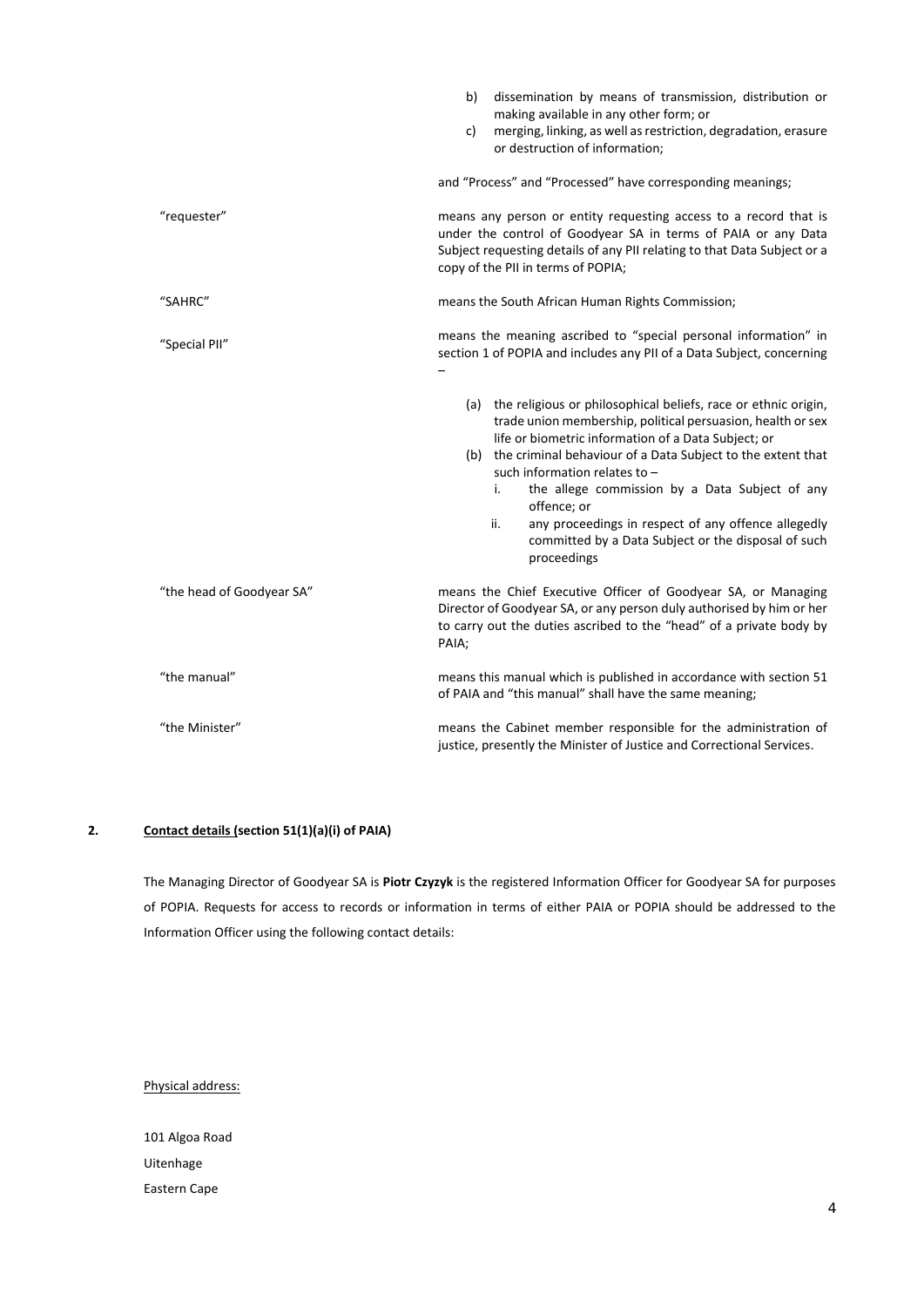South Africa

6229

# Postal address:

PO BOX 126 Uitenhage, Eastern Cape South Africa 6230

Telephone: 0860 400 401 Email: gyfeedback@goodyear.co.za

# **3. Section 10 Guide on how to use PAIA (section 51(1)(b)(i) of PAIA)**

The Information Regulator must, in terms of section 10 of PAIA, update and make available the Guide compiled by the SAHRC to assist persons wishing to exercise any rights in terms of PAIA.

The Guide may be obtained from the Information Regulator. Any person wishing to obtain the Guide may either access it through the website of the Information Regulator at https://www.justice.gov.za/inforeg/ or should contact:

#### **The Information Regulator**

Postal address:

P.O. Box 31533 Braamfontein Johannesburg 2017

Email: inforeg@justice.gov.za

# **4. Records available in terms of any other legislation (section 51(1)(b)(iii) of PAIA)**

Certain records held by Goodyear SA are available in terms of legislation other than PAIA. The specific records which are available in terms of such legislation are set out therein and these records may in certain instances only be accessed by the persons specified in the relevant legislation. The legislation includes: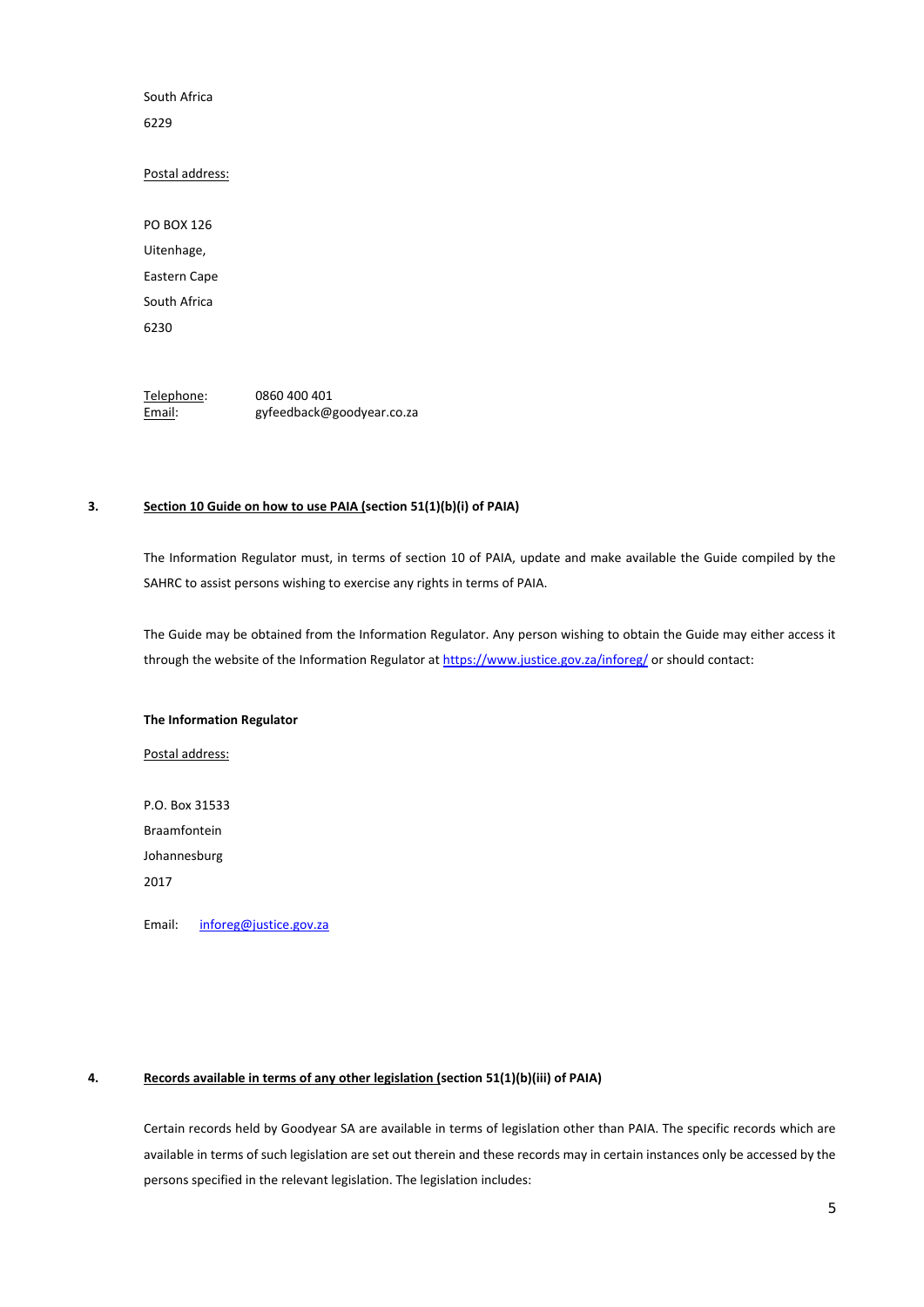- Basic Conditions of Employment Act 75 of 1997
- Companies Act 71 of 2008
- Compensation for Occupational Injuries and Diseases Act 130 of 1993
- Employment Equity Act 55 of 1998
- Income Tax Act 58 of 1962
- Labour Relations Act 66 of 1995
- Medical Schemes Act 131 of 1998
- Occupational Health and Safety Act 85 of 1993
- Pension Funds Act 24 of 1956
- Skills Development Act 97 of 1998
- Skills Development Levies Act 9 of 1999
- Unemployment Insurance Act 63 of 2001
- Unemployment Insurance Contributions Act 4 of 2002
- Value Added Tax Act 89 of 1991
- National Environmental Management: Waste Act, 59 of 2008

# **5. Description of the subjects on which Goodyear SA holds records and the categories of records held on each subject (section 51(1)(b)(iv) of PAIA)**

The following is a list of the subjects on which Goodyear SA holds records and the categories into which these fall. The procedure in terms of which such records may be requested from Goodyear SA is set out in Section 7 of this manual. The records listed below will not in all instances be provided to a requester who requests them in terms of PAIA. The requester has to show that he or she has the right in terms of PAIA to be given access to the records in question.

### Categories of records **Description of records** held

- Administration **Administration Administration Administration Administration CO** 
	- Share register
	- Minutes of shareholder meetings
	- Directors' records
	- Minutes of board meetings
	- Records relating to the incorporation of Goodyear SA
	- Other statutory information relating to Goodyear SA relating to tax, value‐added tax, COIDA, broad‐based black economic empowerment (BBBEE)
	- Minutes of meetings of committees and sub‐ committees
- **Management Management Minutes of meetings of Executive Committee** 
	- Internal correspondence
	- Resolutions of the directors of Goodyear SA
- **Finance CONSISTENT CONSISTENT CONSISTENT CONSISTENT CONSISTENT CONSISTENT CONSISTENT CONSISTENT CONSISTENT** 
	- Tax records
	- Debtors' records
	- Creditors' records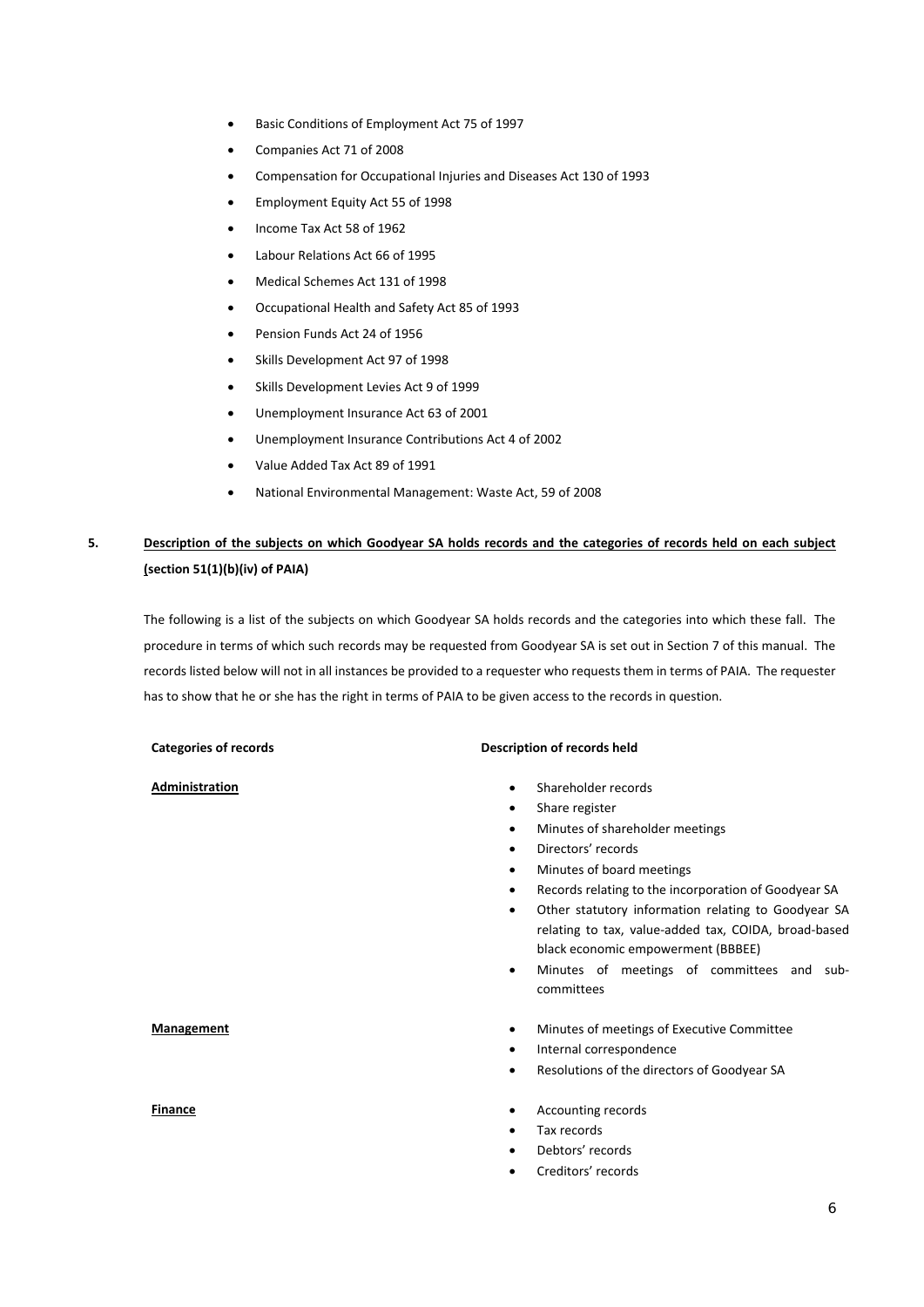- Insurance records
- Auditors' reports
- Interim and annual financial statements
- Bank statements and other banking records for business and trust accounts
- Invoices issued in respect of debtors and billing information
- Records regarding Goodyear SA's financial commitments

- 
- **Human Resources 1999 1999 1999 1999 1999 1999 1999 1999 1999 1999 1999 1999 1999 1999 1999 1999 1999 1999 1999 1999 1999 1999 1999 1999 1999 1999 1999 1999 1999**
	- Statistics regarding employees
	- Employment contracts
	- Conditions of employment
	- Curriculum vitae of employees, including qualifications
	- Information relating to prospective employees, including their curriculum vitae
	- Personnel records including personal details, disciplinary records, performance and internal evaluation records
	- Employee tax information
	- Records of Unemployment Insurance Fund contributions
	- Records regarding group life assurance and disability income protection
	- Provident/Pension fund records
	- Payroll records
	- Health and safety records
	- Workplace skills plans
	- Codes of conduct
	- Disciplinary code and procedure
	- Grievance procedure
	- Appeal procedure
	- Remuneration policy
	- Internal policies and procedures regarding dismissals, performance appraisal, recruitment, selection, advertising of positions, appointments, retirement, promotions, leave, extended sick leave, study leave, salaries, overtime, bonuses, medical aid, health and safety, adoption leave and benefits, broad-based black economic empowerment (BBBEE) procurement, loans, working parents, black economic empowerment, smoking, use of company resources including telephones, motor vehicles and computers, sexual harassment, HIV‐Aids and *Pro Bono* policy.
	- Training schedules and material
	- Correspondence relating to personnel
- **Suppliers Compliers Supplier lists and details of suppliers**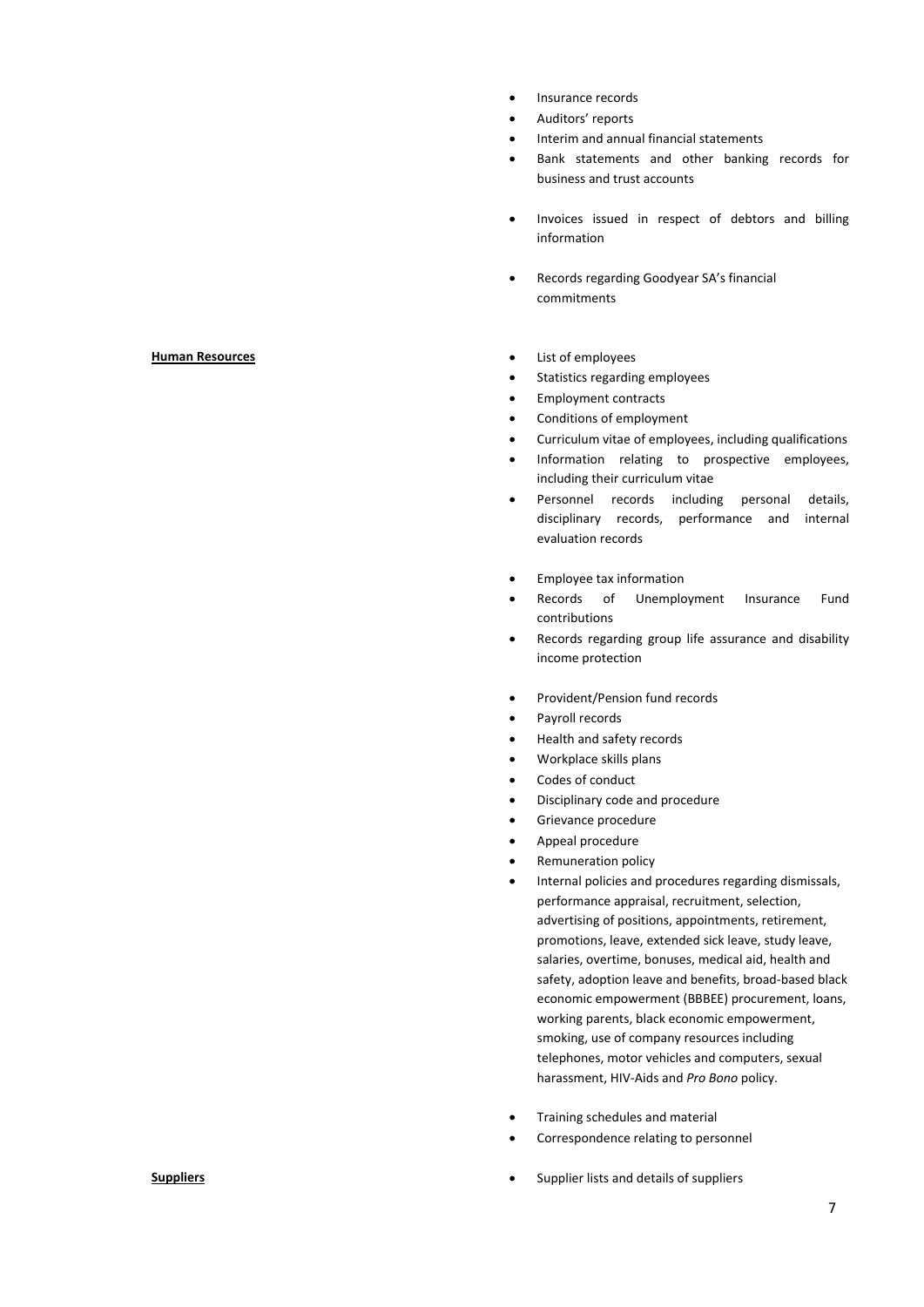|                               | Agreements with suppliers<br>$\bullet$                                                                                                                               |
|-------------------------------|----------------------------------------------------------------------------------------------------------------------------------------------------------------------|
| <b>Information Technology</b> | Computer software<br>$\bullet$<br>Support and maintenance agreements<br>٠<br>Records regarding computer systems and programmes<br>$\bullet$                          |
| <b>Property</b>               | Asset registers<br>$\bullet$<br>Lease agreements in respect of immovable property<br>٠<br>Records regarding insurance in respect of movable<br>$\bullet$<br>property |
|                               | Records regarding insurance in respect of immovable<br>$\bullet$<br>property                                                                                         |
| <b>Miscellaneous</b>          | Internal correspondence<br>٠<br>Firm publications                                                                                                                    |

# **6. Processing of PII by Goodyear SA (section 51(1)(c) of PAIA)**

Details about the Processing of PII undertaken by Goodyear SA are set out in **Annexure A**.

# **7. Categories of records which are available without request (section 51(1)(b)(ii) of PAIA)**

No notices relating to Goodyear SA have been published by the Minister in terms of section 52(2) of PAIA.

Certain records are available without needing to be requested in terms of the request procedures set out in PAIA and detailed in Section 7 of this manual. This information may be inspected, collected, purchased or copied (at the prescribed fee for reproduction) at the offices of Goodyear SA. Certain information is also available on Goodyear SA's website www.goodyear.eu/en\_za/consumer.html. The records include:

- Marketing brochures
- Contact information
- Corporate Responsibility
- **•** Strategic Plan
- Services Provided
- Project information
- Career information
- Media releases

#### **8. Request procedure in terms of PAIA (section 51(1)(b)(iv) read with section 53 of PAIA)**

A request for access to records held by Goodyear SA in terms of section 50 of PAIA must be made on the form (Form C) contained in the Regulations Regarding the Promotion of Access to Information, 2002 (the **PAIA Regulations**) (section 53(1)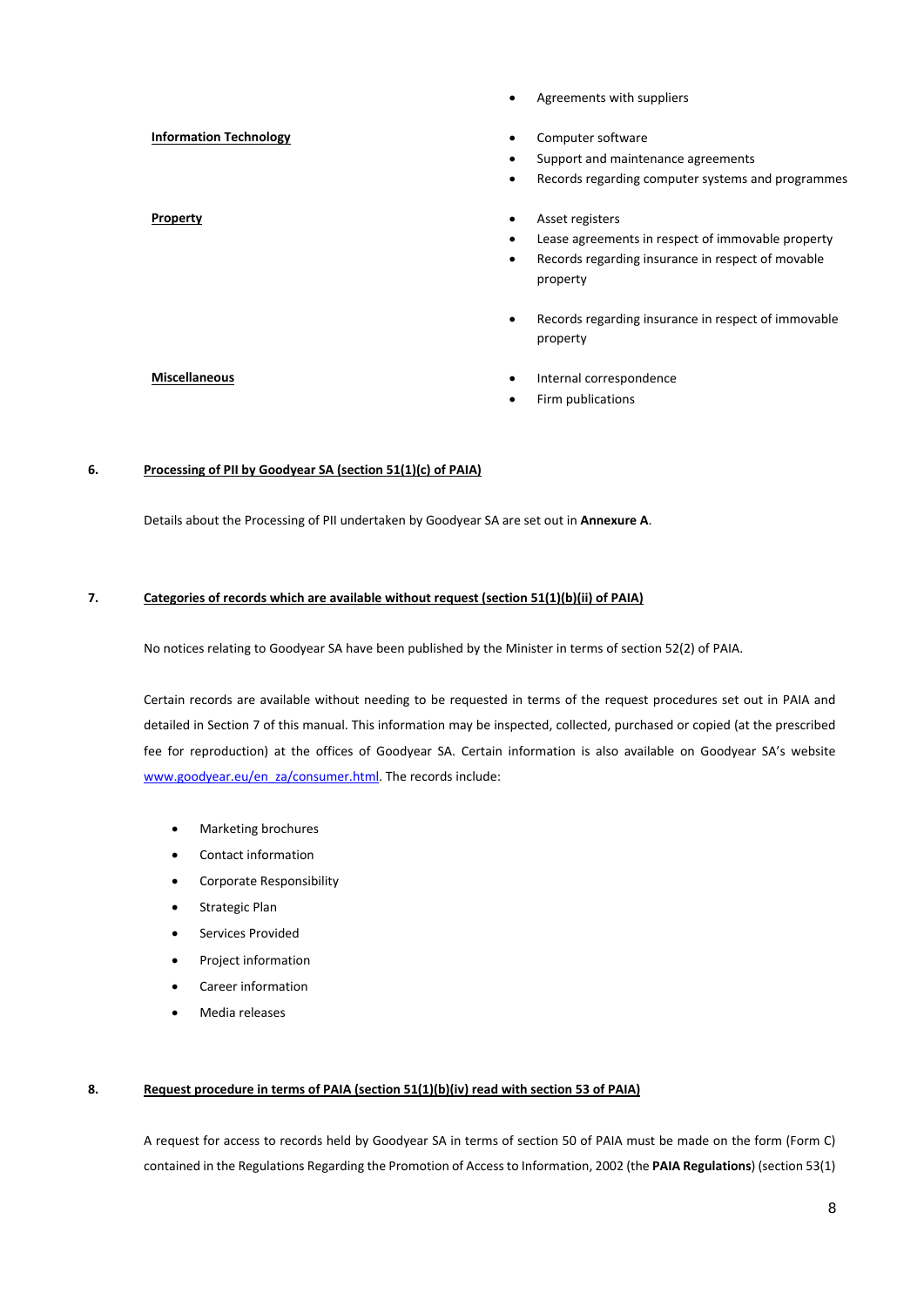of PAIA). A copy of the form is attached as **Annexure B** to this manual. The request must be made to Goodyear SA at the address, or email address, specified in Section 2 above.

A requester must provide sufficient detail on the prescribed form to allow Goodyear SA to identify the record or records which have been requested and the identity of the requester (section 53(2) of PAIA). If a request is made on behalf of another person or entity, the requester must submit details and proof of the capacity in which the requester is making the request, which must be reasonably satisfactory to Goodyear SA (section 53(2)(f) of PAIA). The requester is also required to indicate the form of access to the relevant records that is required, and to provide his, her or its contact details in the Republic of South Africa (sections 53(2)(b) and (c) of PAIA).

The requester must identify the right that he, she or it is seeking to exercise by accessing records held by Goodyear SA and must explain why the particular record or records requested is or are required for the exercise or protection of that right (section 53(2)(d) of PAIA).

Goodyear SA may, and must in certain instances, refuse access to records on any of the grounds set out in Chapter 4 of Part 3 of PAIA which include: that access would result in the unreasonable disclosure of PII about a third party, that it is necessary to protect the commercial information of a third party or of Goodyear SA itself, that it is necessary to protect the confidential information of a third party, that it is necessary to protect the safety of individuals or property, that a record constitutes privileged information for the purpose of legal proceedings, and that it is necessary to protect the research information of a third party or Goodyear SA itself. Access to documents may also be refused on the basis of professional privilege.

Goodyear SA is required to inform a requester in writing of its decision in relation to a request (section 56 of PAIA). If the requester wishes to be informed of Goodyear SA's decision in another manner as well, this must be set out in the request and the relevant details included, to allow Goodyear SA to inform the requester in the preferred manner. Goodyear SA will make a decision in relation to a request for records within 30 days of receiving it, unless third parties are required to be notified of the request or the 30‐day period is extended as provided for in PAIA. Goodyear SA will notify the requester if the 30‐day period for processing a request is to be extended.

Where a request is refused, a requester may apply to the High Court within 30 days of being informed of the refusal of the request, for an order compelling the record or records requested to be made available to the requester or for another appropriate order. The High Court will determine whether the records should be made available or not.

# **9. Fees payable (section 54 of PAIA read with Annexure A of the PAIA Regulations)**

A requester has to pay a **request fee** of R50.00. This request fee may be paid at the time a request is made, or the person authorised to deal with such requests on Goodyear SA's behalf may notify the requester that he, she or it needs to pay the request fee before processing the request any further. A requester may apply to Court to be exempted from the requirement to pay the request fee.

Where a request for access to a record or records held by Goodyear SA is granted, the requester also has to pay an **access fee** for the reproduction of the record or records, and for the search for and the preparation of the records for disclosure.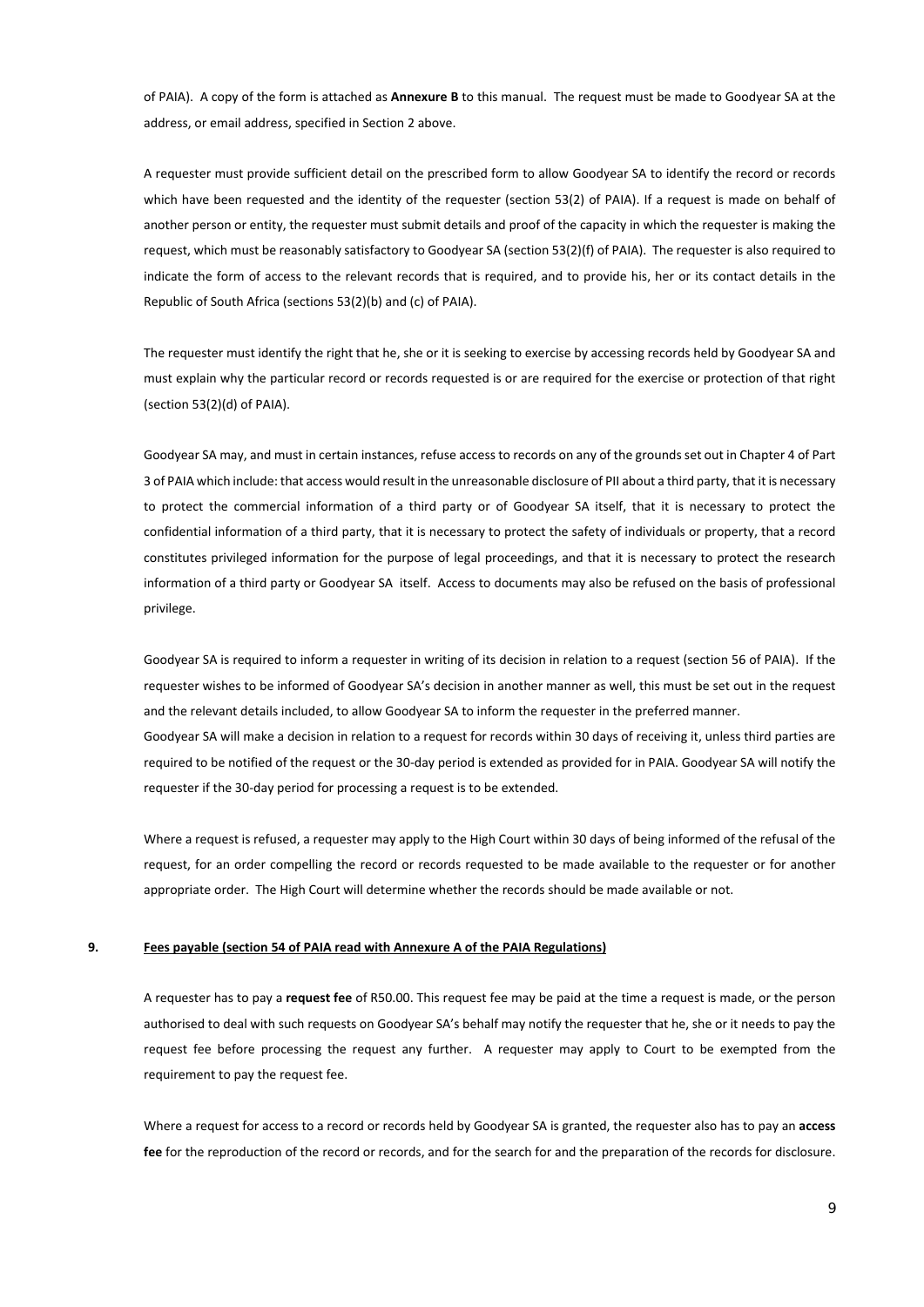Goodyear SA is entitled to withhold a record until the required access fees have been paid. The access fees which are payable are as follows:

|       | <b>Action taken</b>                                                                                             | Fee               |
|-------|-----------------------------------------------------------------------------------------------------------------|-------------------|
| ۱.    | Photocopy of an A4-size page or part thereof                                                                    | R1.10             |
| ii.   | Printed copy of an A4-size page or part thereof held on a computer or in<br>electronic or machine-readable form | R <sub>0.75</sub> |
| iii.  | For a copy in a computer-readable form on -                                                                     |                   |
| iv.   | stiffy disc                                                                                                     | R7.50             |
| v.    | compact disc                                                                                                    | R70.00            |
| vi.   | Transcription of visual images, for an A4-size page or part thereof                                             | R40.00            |
| vii.  | Copy of visual images                                                                                           | R60.00            |
| viii. | Transcription of an audio record, for an A4-size page or part thereof                                           | R20.00            |
| ix.   | Copy of an audio record                                                                                         | R30.00            |

In addition, if the search for and preparation of the record or records requested takes more than six hours, Goodyear SA may charge R30.00 for each hour or part thereof which is required for the search for and preparation of the records.

If Goodyear SA is of the opinion that the search for and the preparation of the records requested will require more than six hours, Goodyear SA is entitled to ask for a deposit of one third of the access fees which will be payable in respect of the records requested by the requester. The requester may make an application to the Court or lodge a complaint with the Information Regulator to be exempted from the requirement to pay this deposit. If a deposit is made and access to the records requested is subsequently refused, the deposit will be repaid to the requester.

### **10. Request procedure in terms of POPIA (sections 23 and 25 of POPIA)**

A request for access in terms of section 23 of POPIA must be made in manner and form set out in section 8 of this manual above (section 25 of POPIA).

No fee is payable where a requester asks Goodyear SA to confirm whether or not Goodyear SA holds his, her or its PII (section 23(1)(a) of POPIA).

A prescribed fee, if any, as set by the Minister after consultation with the Information Regulator may be payable if a requester asks for a copy of the PII held by Goodyear SA, or a description of the records held by Goodyear SA that contain the requester's PII (section 23(1)(b)(ii) read with section 111(1)(a) of POPIA). Goodyear SA must give the requester a written estimate of the fee beforehand and may require the requester to pay a deposit for all or part of the estimated fee (section 23(3) of POPIA).

### **11. Information or records not found (section 55 of PAIA)**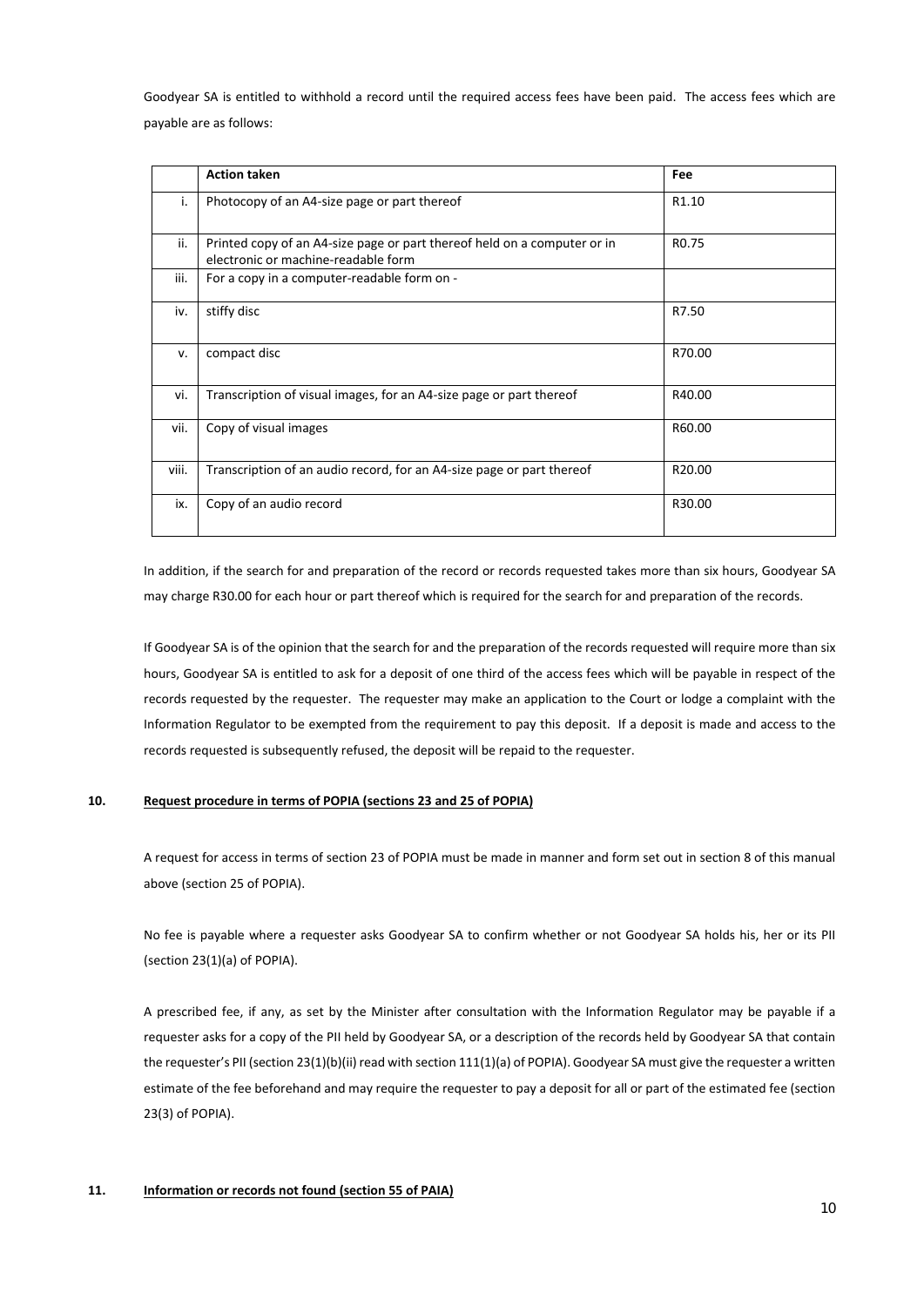If all reasonable steps have been taken to find a record, and such a record cannot be found or if the records do not exist, then Goodyear SA will notify the requester, by way of an affidavit or affirmation, that it is not possible to give access to the requested record.

The affidavit or affirmation will provide a full account, of all the steps taken to find the record or to determine the existence thereof, including details of all communications by Goodyear SA with every person who conducted the search.

If the record in question should later be found, the requester will be given access to the record in the manner stipulated by the requester unless access is refused by Goodyear SA as permitted by PAIA (as dealt with in Section 8 above).

#### **12. Information requested about a third party (Chapter 5 of Part 3 of PAIA)**

Where any information that relates to a third party is requested in terms of PAIA from Goodyear SA, Goodyear SA is required to notify the third party of the request (section 71 of PAIA). The third party has an opportunity to grant their consent to the disclosure of the record or to make representations as to why the requested record should not be disclosed to the requester (section 72 of PAIA). If Goodyear SA decides to grant access to the record, it will notify the affected third party again (section 73 of PAIA). The third party is entitled to apply to court in relation to that decision. The court will then determine whether the record should be disclosed by Goodyear SA or not.

# **13. Other prescribed information (section 51(1)(a)(ii) of PAIA)**

The Minister has not prescribed that any further information must be contained in this manual.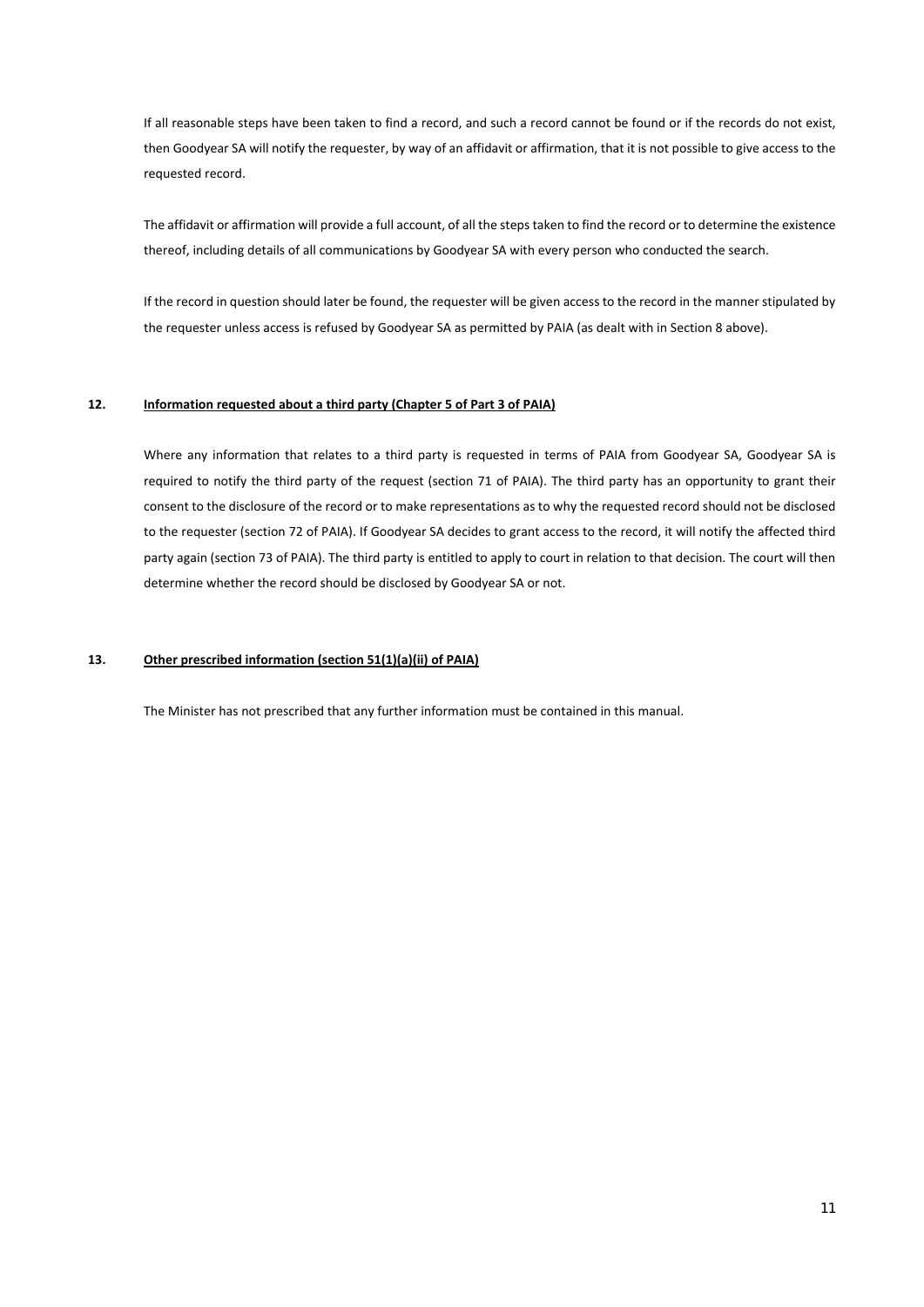### **ANNEXURE A – PROCESSING OF PERSONAL INFORMATION**

Goodyear SA takes the privacy and protection of PII seriously and will only process PII in accordance with POPIA or any other applicable legislation which deals with privacy rights. Accordingly, the relevant PII privacy conditions and requirements relating to the processing thereof (including, but not limited to, the collection, handling, transfer, sharing, correction, storage, archiving and deletion of Personal Information) will be applied to any PII processed by Goodyear SA**.** 

### Purpose of Processing PII

Goodyear SA uses the PII under its care in the following ways:

- Staff administration
- Keeping of accounts and records
- Complying with tax laws
- Furtherance of business activities / in order to provide goods or services
- Procurement processes
- Client registration processes

#### Categories of Data Subjects and their PII

Goodyear SA may possess records relating to suppliers, shareholders, contractors, staff and clients:

#### **Data Subjects PII processed**

**Clients –** 

**juristic persons/entities** 

- Names of contact persons;
- Name of legal entity;
- Physical and postal address and contact details;
- Financial information;
- Registration number;
- Founding documents;
- Tax related information;
- Authorized signatories;
- Beneficiaries;
- Ultimate beneficial owners

#### **Clients – other// Franchisees (i.e. Hi‐Q)**  Names;

- 
- Registration number;
- Contact details;
- Physical and postal addresses;
- Tax related information;
- Confidential correspondence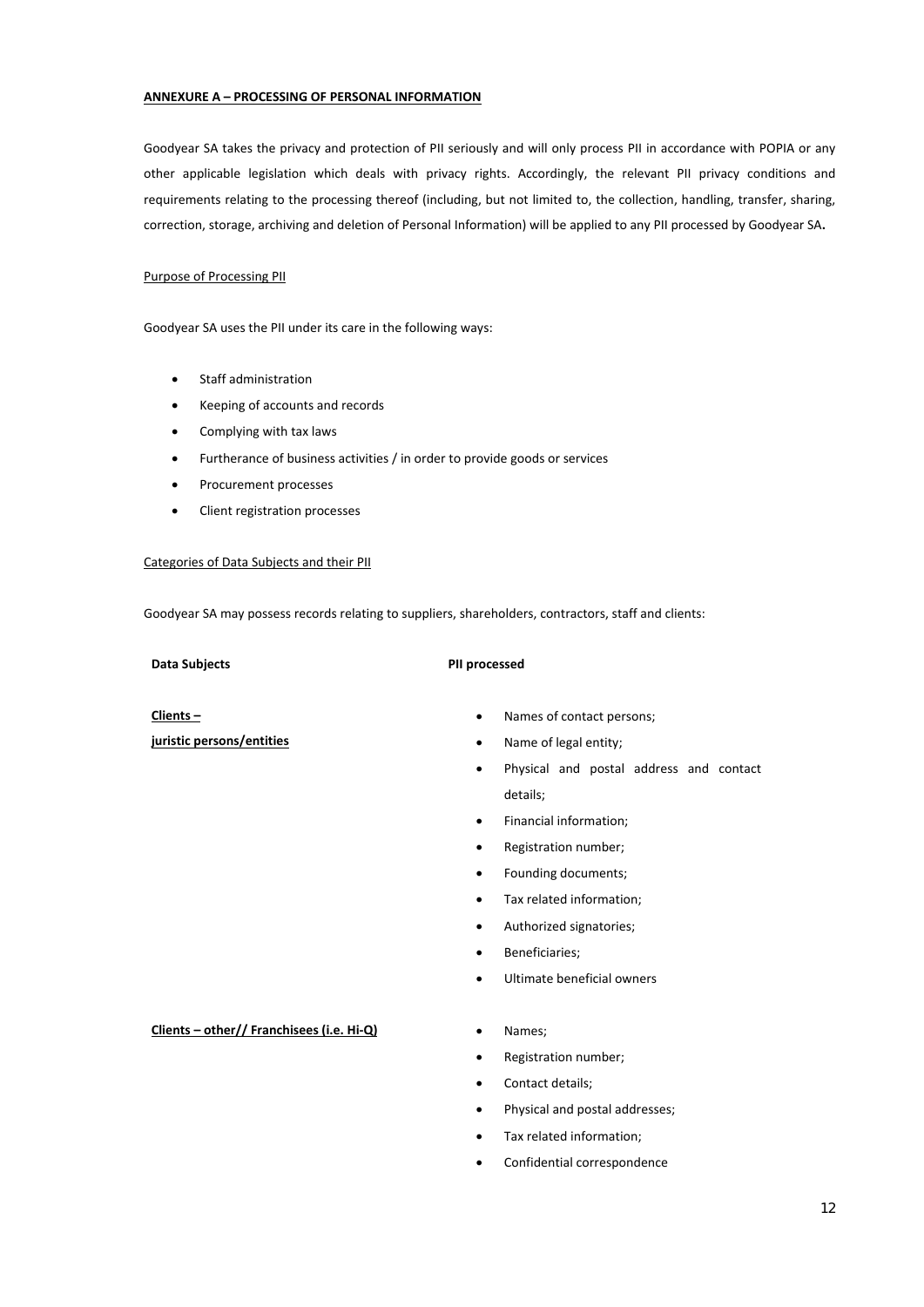- **Intermediary/Advisor Intermediary/Advisor Intermediary/Advisor** 
	- Name of legal entity;
	- Physical and postal address and contact details;
	- Financial information;
	- Registration number;
	- Founding documents;
	- Tax related information;
	- Authorized signatories;
	- Beneficiaries;
	- Ultimate beneficial owners
- **Contractors 120 Contractors 120 Contractors 120 Contact persons;** 
	- Name of legal entity;
	- Physical and postal address and contact details;
	- Financial information;
	- Registration number;
	- Founding documents;
	- Tax related information
	- Authorized signatories;
	- Beneficiaries;
	- Ultimate beneficial owners
	-
	- Pregnancy;
	- Marital status;
	- Race;
	- Age;
	- Language;
	- Education information;
	- Financial information;
	- Employment history;
	- ID number;
	- Physical and postal address;
	- Contact details;
	- Opinions;
	- Criminal behavior;
	- Well‐being

#### **Employees/Directors CENSISTEN PROPERTY CONSIDERED PROPERTY**

13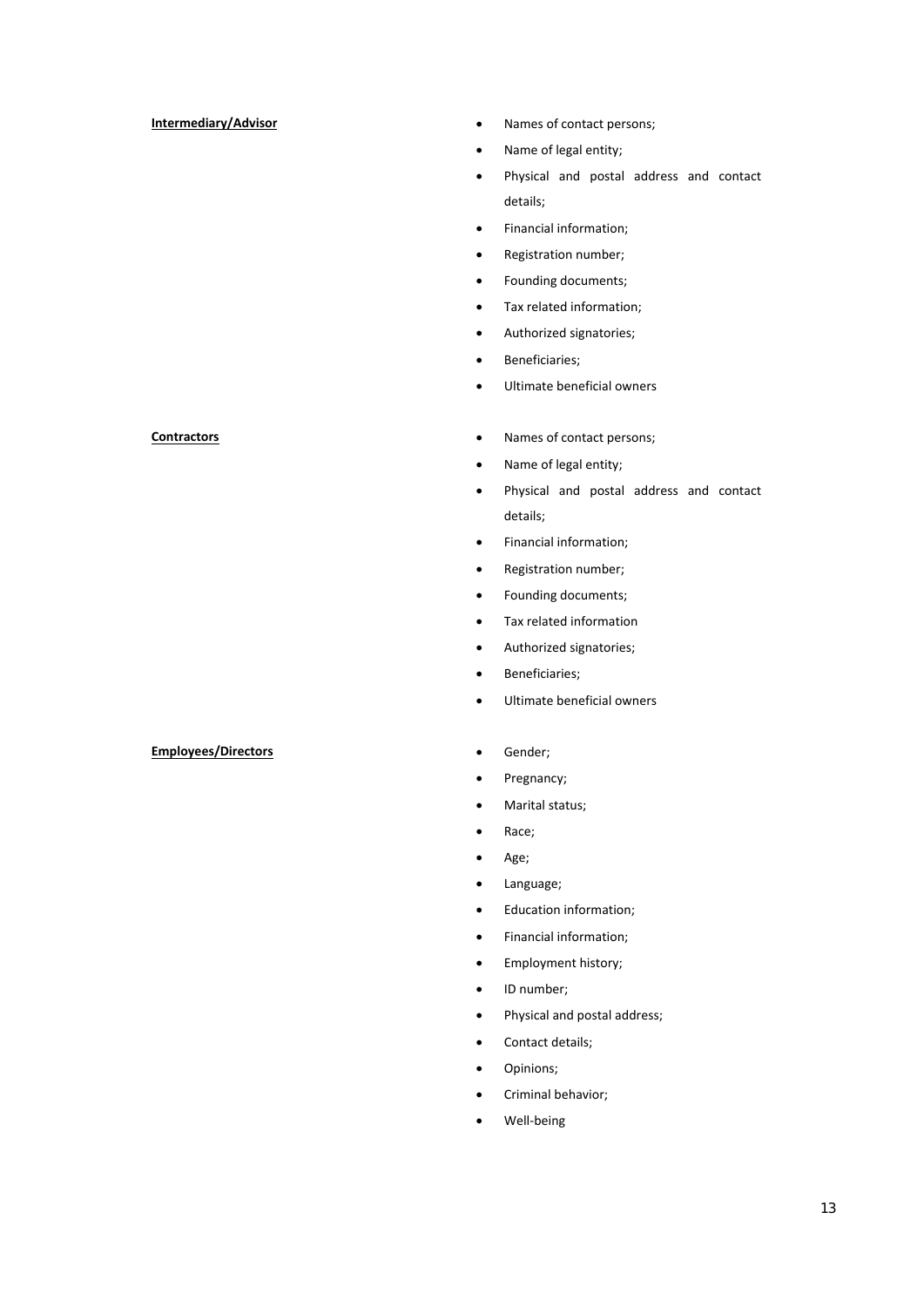### Categories of Recipients to whom PII may be supplied

Goodyear SA may supply the PII to service providers who render the following services:

- Capturing and organizing data;
- Storing data;
- Sending of emails and other correspondence to clients;
- Conducting due diligence checks (i.e. Securimate);

Goodyear SA does not share the PII of its Data Subjects with any third parties, except if:

- It is obliged to provide such information for legal or regulatory purposes;
- It is required to do so for purposes of existing or future legal proceedings;
- It is involved in the prevention of fraud, loss, bribery or corruption; the third party performs services and processes PII on Goodyear SA's behalf as its Operator

Goodyear SA will send its Data Subjects appropriate notifications or communications of its processing if it is obliged to do so by law, or in terms of its contractual relationship with Data Subjects. Goodyear SA will disclose PII to government authorities if it is required to do so by law.

# Actual or planned transfers of PII outside of South Africa

Goodyear SA may transfer PII under its control in order to liaise with other Goodyear SA organisations, store data with third party cloud storage providers.

Goodyear SA will take steps to ensure that Operators in foreign countries are bound by laws, binding corporate rules or binding agreements that provide an adequate level of protection of PII and uphold the principles for reasonable and lawful processing of Personal Information, in terms of POPIA.

# General description of information security measures implemented by Goodyear SA

Goodyear SA employs up to date technology to ensure the confidentiality, integrity and availability of the PII under its care. Such measures include:

- Firewalls;
- Secure web gateways;
- Regular vulnerability scans of IT networks and systems;
- Cybersecurity awareness training for all employees;
- Virus protection software and update protocols;
- Logical and physical access control;
- Secure setup of hardware and software making up the IT infrastructure;
- Operators who process PII on behalf of Goodyear SA are contracted to implement security controls;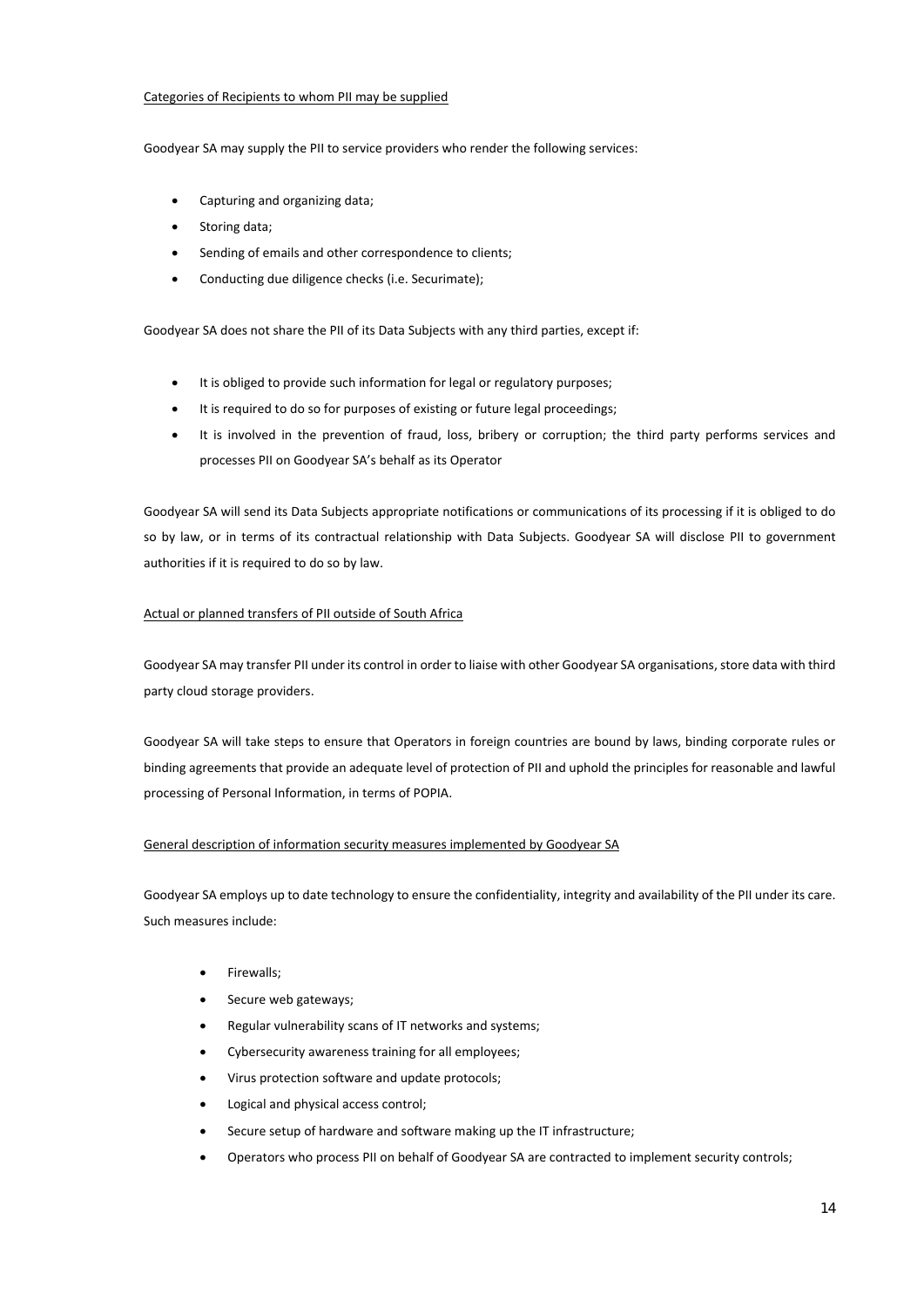Securimate software: which is a platform that through which due diligence on information security is conducted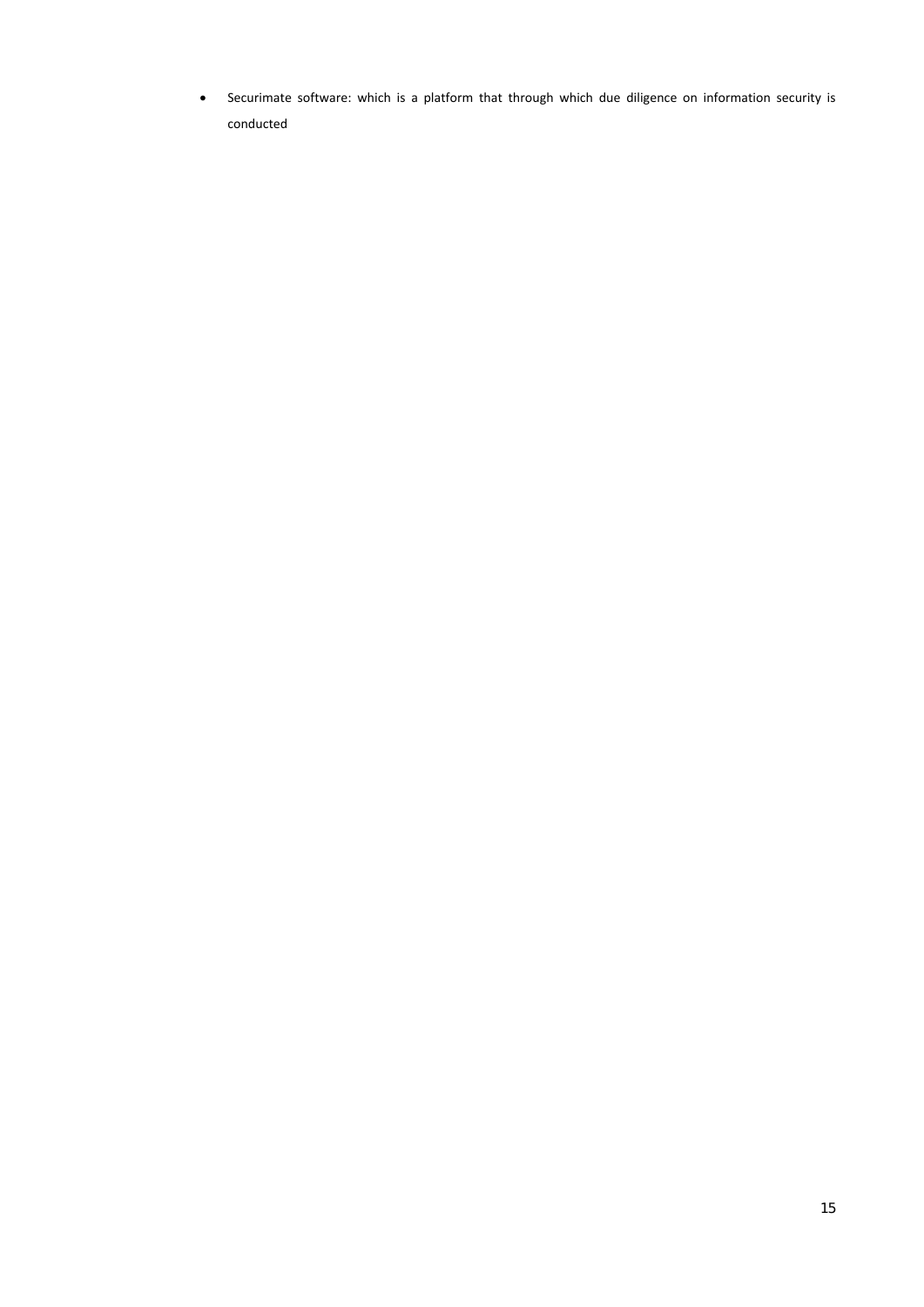### **ANNEXURE B – FORM FOR REQUEST FOR ACCESS TO A RECORD**

### **FORM C REQUEST FOR ACCESS TO RECORD OF PRIVATE BODY**

(Section 53(1) of the Promotion of Access to Information Act, 2000 (Act No. 2 of 2000))

[Regulation 10]

\_\_\_\_\_\_\_\_\_\_\_\_\_\_\_\_\_\_\_\_\_\_\_\_\_\_\_\_\_\_\_\_\_\_\_\_\_\_\_\_\_\_\_\_\_\_\_\_\_\_\_\_\_\_\_\_\_\_\_\_\_\_\_\_\_\_\_\_\_\_\_\_\_\_\_\_\_\_\_\_\_\_\_\_\_\_\_\_\_\_\_\_\_\_\_\_\_\_\_\_\_\_\_\_\_\_\_ \_\_\_\_\_\_\_\_\_\_\_\_\_\_\_\_\_\_\_\_\_\_\_\_\_\_\_\_\_\_\_\_\_\_\_\_\_\_\_\_\_\_\_\_\_\_\_\_\_\_\_\_\_\_\_\_\_\_\_\_\_\_\_\_\_\_\_\_\_\_\_\_\_\_\_\_\_\_\_\_\_\_\_\_\_\_\_\_\_\_\_\_\_\_\_\_\_\_\_\_\_\_\_\_\_\_\_

#### **A. Particulars of private body:**

\_\_\_\_\_\_\_\_\_\_\_\_\_\_\_\_\_\_\_\_

The Head:

#### **B. Particulars of person requesting access to the record**

*(a) The particulars of the person who requests access to the record must be given below.*

- *(b) The address and/or fax number in the Republic to which the information is to be sent*, *must be given*.
- *(c) Proof of the capacity in which the request is made, if applicable, must be attached*.

| Fax number:<br><u>_______________________</u> _                                                       |
|-------------------------------------------------------------------------------------------------------|
| Telephone number:<br><u> 1980 - Jan Barbara Barbara, ma</u>                                           |
|                                                                                                       |
| Capacity in which request is made, when made on behalf of another person:                             |
| Particulars of person on whose behalf request is made:                                                |
| This section must be completed ONLY if a request for information is made on behalf of another person. |
|                                                                                                       |
|                                                                                                       |

# **D. Particulars of record:**

*(a) Provide full particulars of the record to which access is requested, including the reference number if that is known to you, to enable the record to be located.* 

*(b) If the provided space is inadequate, please continue on a separate folio and attach it to this form.* 

### *The requester must sign all the additional folios.*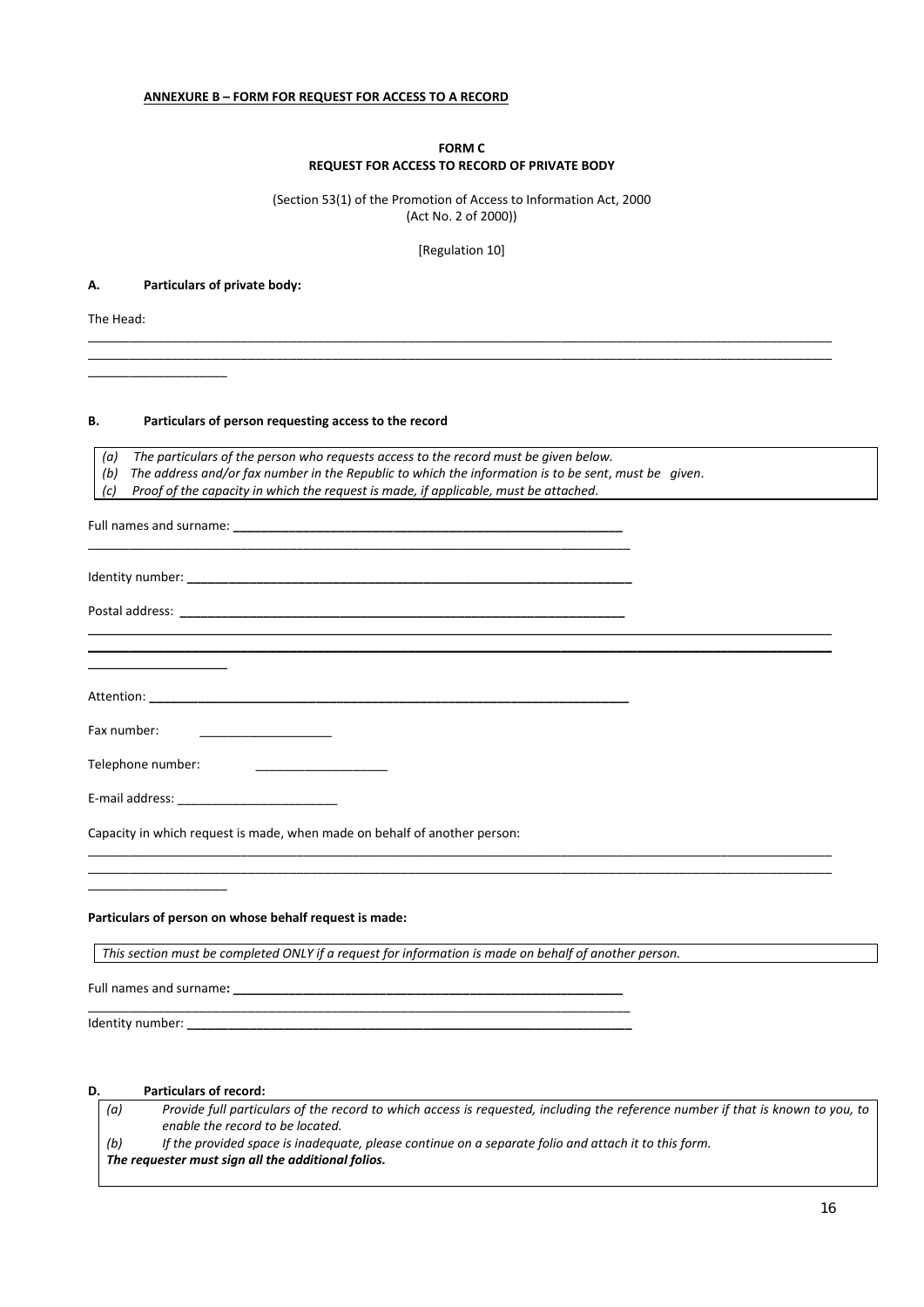Description of record or relevant part of the record: \_\_\_\_\_\_\_\_\_\_\_\_\_\_\_\_\_\_\_\_\_\_\_\_\_\_\_\_

Reference number, if available: \_\_\_\_\_\_\_\_\_\_\_\_\_\_\_\_\_\_\_\_\_\_\_\_\_\_\_\_\_\_\_\_\_\_\_\_\_\_\_\_\_\_\_\_\_\_\_\_\_\_\_\_\_

Any further particulars of record:

# **E. Fees**

| (a) | A request for access to a record, other than a record containing personal information about yourself, will be processed only |
|-----|------------------------------------------------------------------------------------------------------------------------------|
|     | after a <b>request fee</b> has been paid.                                                                                    |
| (b) | You will be notified of the amount required to be paid as the request fee.                                                   |
| (c) | The fee payable for access to a record depends on the form in which access is required and the reasonable time required to   |
|     | search for and prepare a record.                                                                                             |
| (d) | If you qualify for exemption of the payment of any fee, please state the reason for exemption.                               |

\_\_\_\_\_\_\_\_\_\_\_\_\_\_\_\_\_\_\_\_\_\_\_\_\_\_\_\_\_\_\_\_\_\_\_\_\_\_\_\_\_\_\_\_\_\_\_\_\_\_\_\_\_\_\_\_\_\_\_\_\_\_\_\_\_\_\_\_\_\_\_\_\_\_\_\_\_\_

Reason for exemption from payment of fees:

\_\_\_\_\_\_\_\_\_\_\_\_\_\_\_\_\_\_\_\_\_\_\_\_\_\_\_\_\_\_\_\_\_\_\_\_\_\_\_\_\_\_\_\_\_\_\_\_\_

#### **F. Form of access to record**

*If you are prevented by a disability to read, view or listen to the record in the form of access provided for in 1 to 4 below, state your disability and indicate in which form the record is required.* 

\_\_\_\_\_\_\_\_\_\_\_\_\_\_\_\_\_\_\_\_\_\_\_\_\_\_\_\_\_\_\_\_\_\_\_\_\_\_\_\_\_\_\_\_\_\_\_\_\_\_\_\_\_\_\_\_\_\_\_\_\_\_\_\_\_\_\_\_\_\_\_\_\_\_\_\_\_\_\_\_\_\_\_\_\_\_\_\_\_\_\_\_\_\_\_\_\_\_\_\_\_\_\_\_\_\_\_

| $\sim$ $\sim$<br>________________ | record<br>required<br>which<br>nrm<br>ın<br>________________ |  |  |  |
|-----------------------------------|--------------------------------------------------------------|--|--|--|
|                                   |                                                              |  |  |  |
| __________                        | . .                                                          |  |  |  |

*Mark the appropriate box with an* X*.*

*NOTES:* 

*(a) Compliance with your request for access in the specified form may depend on the form in which the record is available.* 

*(b) Access in the form requested may be refused in certain circumstances. In such a case you will be informed if access will be granted in another form.* 

*(c) The fee payable for access to the record, if any, will be determined partly by the form in which access is requested.*

| 1.              | If the record is in written or printed form:                                                                                            |  |                                                               |  |                                                             |
|-----------------|-----------------------------------------------------------------------------------------------------------------------------------------|--|---------------------------------------------------------------|--|-------------------------------------------------------------|
|                 | copy of record*                                                                                                                         |  | inspection of record                                          |  |                                                             |
| 2.<br>$etc.$ ): | <b>If record consists of visual images</b> - (this includes photographs, slides, video recordings, computer-generated images, sketches, |  |                                                               |  |                                                             |
|                 | view the images                                                                                                                         |  | copy of the images*                                           |  | transcription of the images*                                |
| 3.              | If record consists of recorded words or information which can be reproduced in<br>sound:                                                |  |                                                               |  |                                                             |
|                 | listen to the soundtrack (audio<br>cassette)                                                                                            |  | transcription of soundtrack*<br>(written or printed document) |  |                                                             |
| 4.              | If record is held on computer or in an electronic or machine-readable form:                                                             |  |                                                               |  |                                                             |
|                 | printed copy of record*                                                                                                                 |  | printed copy of information<br>derived from the record*       |  | copy in computer readable form*<br>(stiffy or compact disc) |